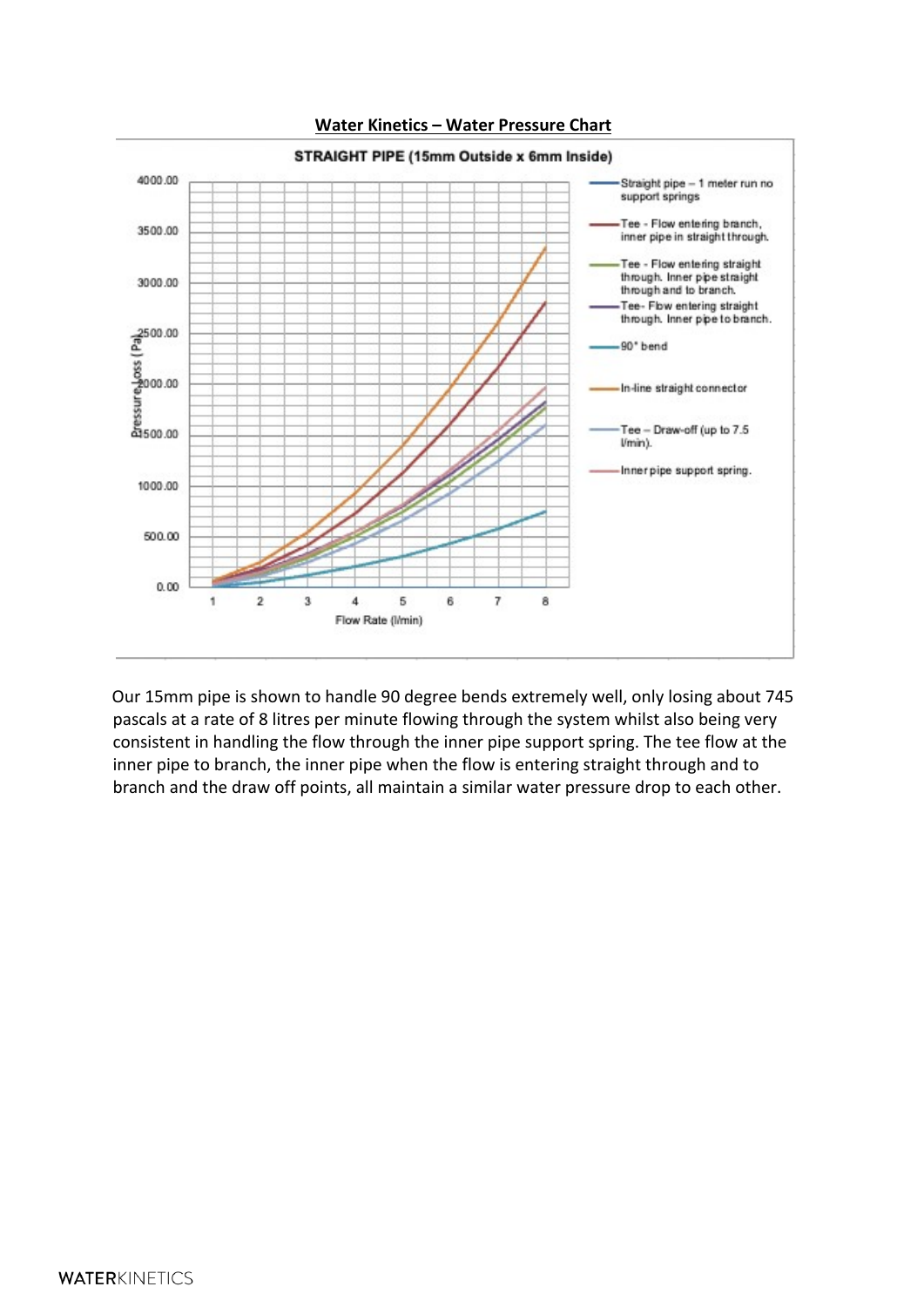

Our 22mm piping is good at handling the water pressure when sent through an in-line straight connector, only seeing a loss of 380 pascals when being challenged at a flow rate of 20 litres per minute. As well as this, our 22mm pipe shows consistent performance at holding pressure after the flow travels through the inner pipe to branch, straight pipe and the inner pipe support spring.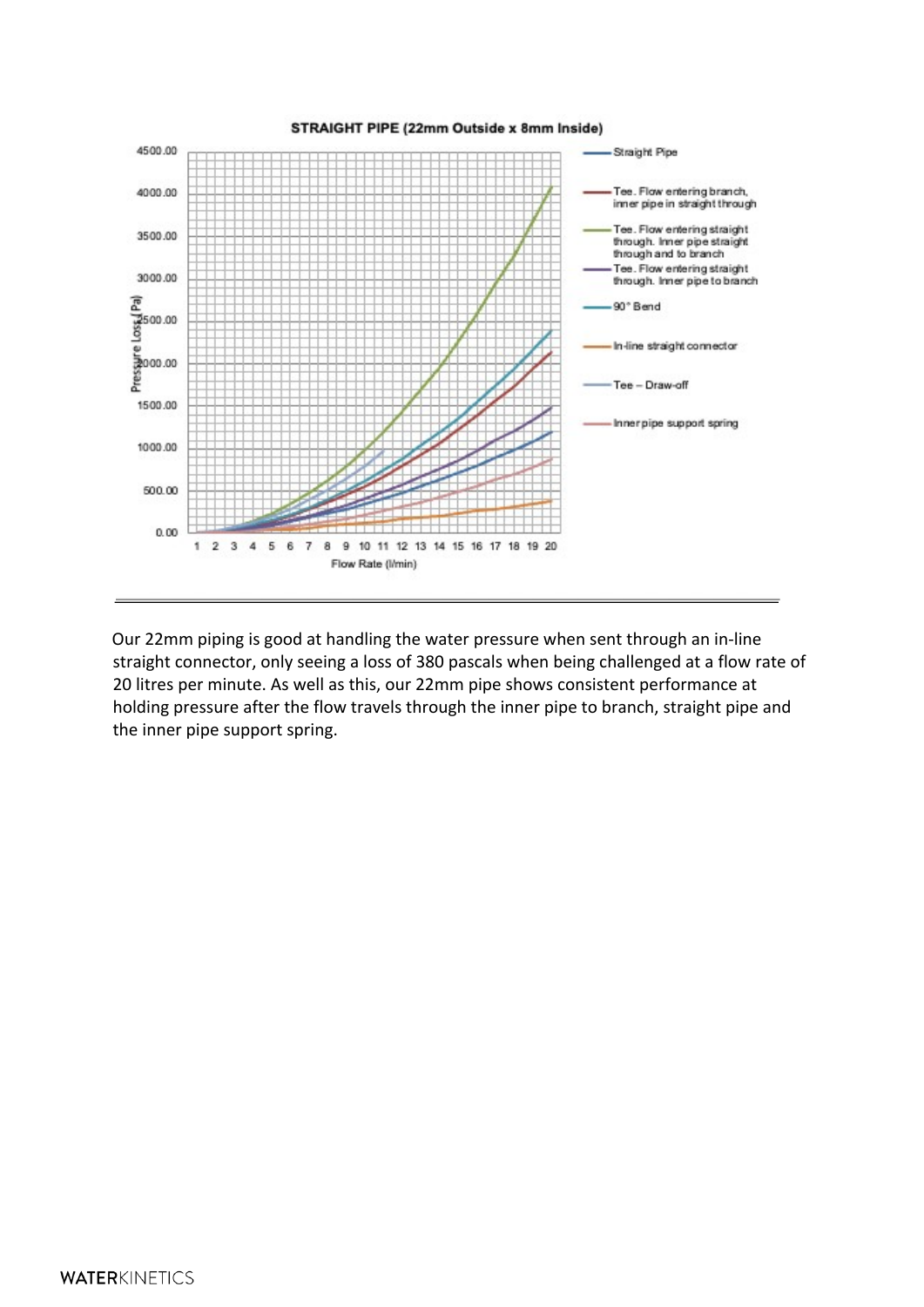

Like our 22mm pipe, the 28mm pipe also handles containing water pressure through the in line straight connector, only seeing a loss of 27 pascals at a flow rate of 20 litres per minute. Our piping also performs well with the inner pipe support spring and the tee flow entering straight through the inner pipe to branch, with both only losing around 190 pascals of pressure loss.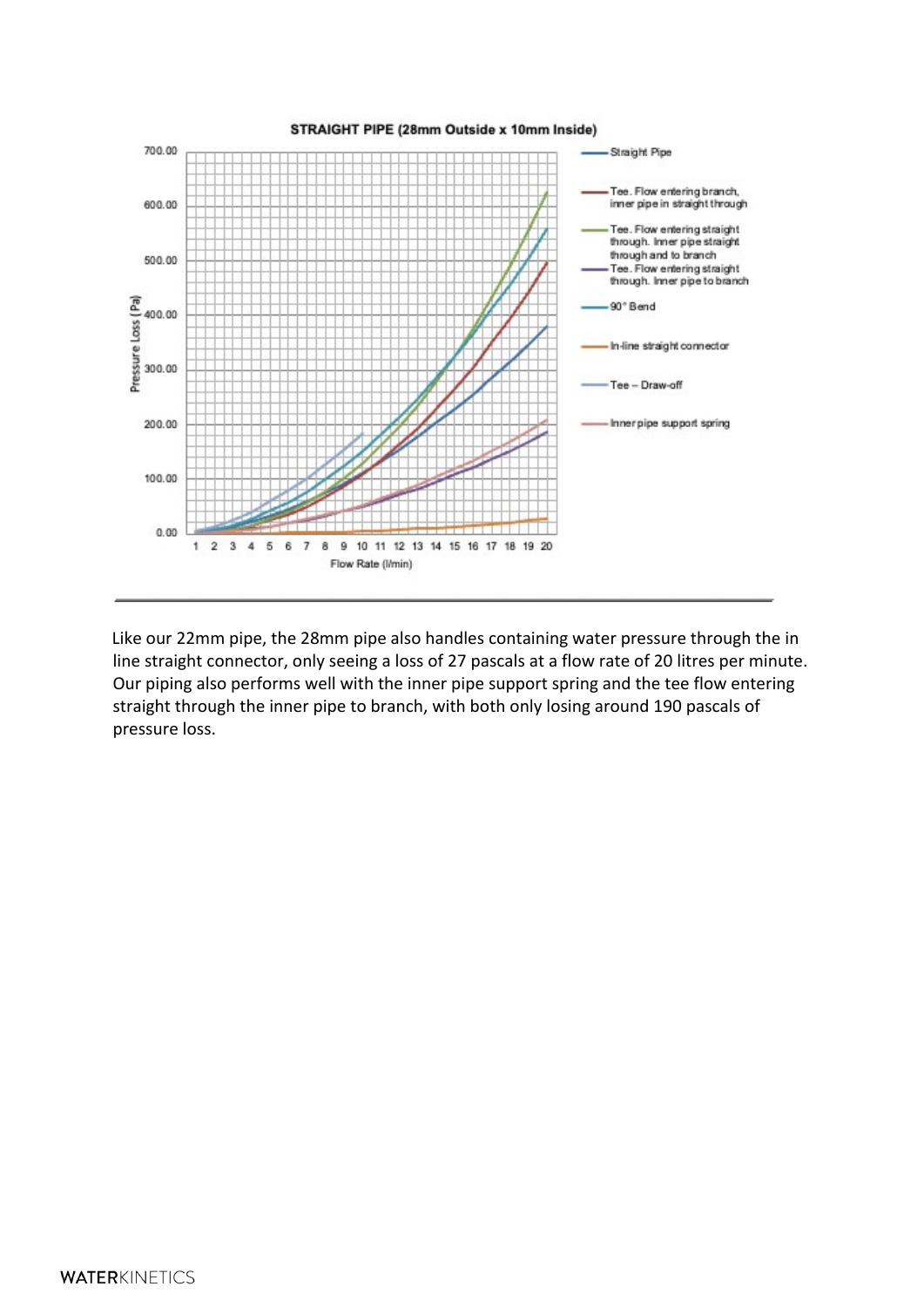

Similarly, to that of the performance of the 28mm, our 35mm pipe only sees a loss of water pressure from the in-line straight connector at 10 pascals at a flow rate of 20 litres per minute whilst also holding water pressure well with the inner pipe support spring and the tee flow entering straight through the inner pipe to branch.